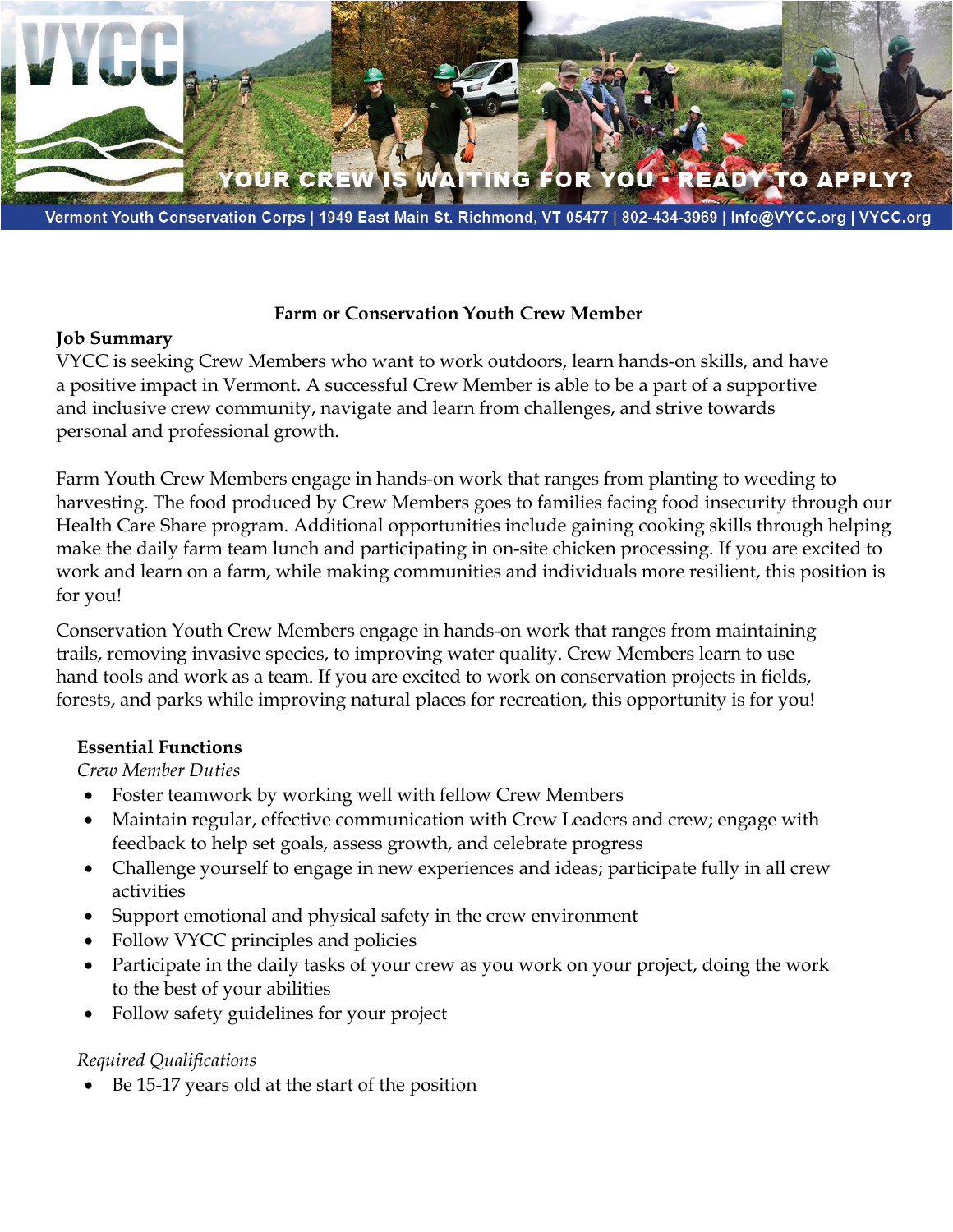- A desire to make a positive impact in Vermont communities
- Willingness to be part of a team made up of diverse individuals
- Openness to meeting new people, working hard outside, providing and receiving feedback, learning, and growing
- Communicate clearly and effectively
- Know how to take care of yourself physically, emotionally, and socially
- Ability to adapt to change and move outside of comfort zones

# **About The Vermont Youth Conservation Corps (VYCC)**

The VYCC is a 501c3 nonprofit that provides valuable work and learning opportunities to youth and young adults from across the country and throughout Vermont. Our model is simple and effective: young people, working together, outdoors, on conservation and agriculture projects that have a high impact.

### **Farm & Farm Program Summary**

The Vermont Youth Conservation Corps' Food and Farm Program is a dynamic youth development, diversified agriculture and food security initiative. We believe in the power that food has to connect us to the land, our community, and each other. We engage young people in organic farming and culinary education on our historic 400-acre campus in Richmond, Vermont where we grow organically certified vegetables and pasture-raised chickens that are distributed to more than 400 families through our nationally recognized Health Care Share project.

The Heath Care Share is a public health initiative that connects Vermont families who experience barriers to accessing locally grown produce or have a diet-related illness with a weekly vegetable share they pick up at partnering medical centers.

We also raise laying hens for eggs, pigs for meat, and additional vegetables, flowers, and herbs that we sell through our vibrant, on-site farm stand. In addition to farming, the program has a strong food component which seeks to deepen the connection between the work we do in the field and the food on our plates.

## **Conservation Program Summary**

VYCC's Conservation Program engages young people in hands-on projects that benefit Vermont's environment and communities. The work of a Conservation Crew includes trail construction and maintenance, carpentry, water quality improvement, and forest management.

Conservation Youth Crews are rooted in a community—either Richmond or Woodstock for 2022—and work together as a group for the day.

Projects in Richmond include work on our campus to build and maintain trails and work in the surrounding community to improve water quality and recreation access. Projects in